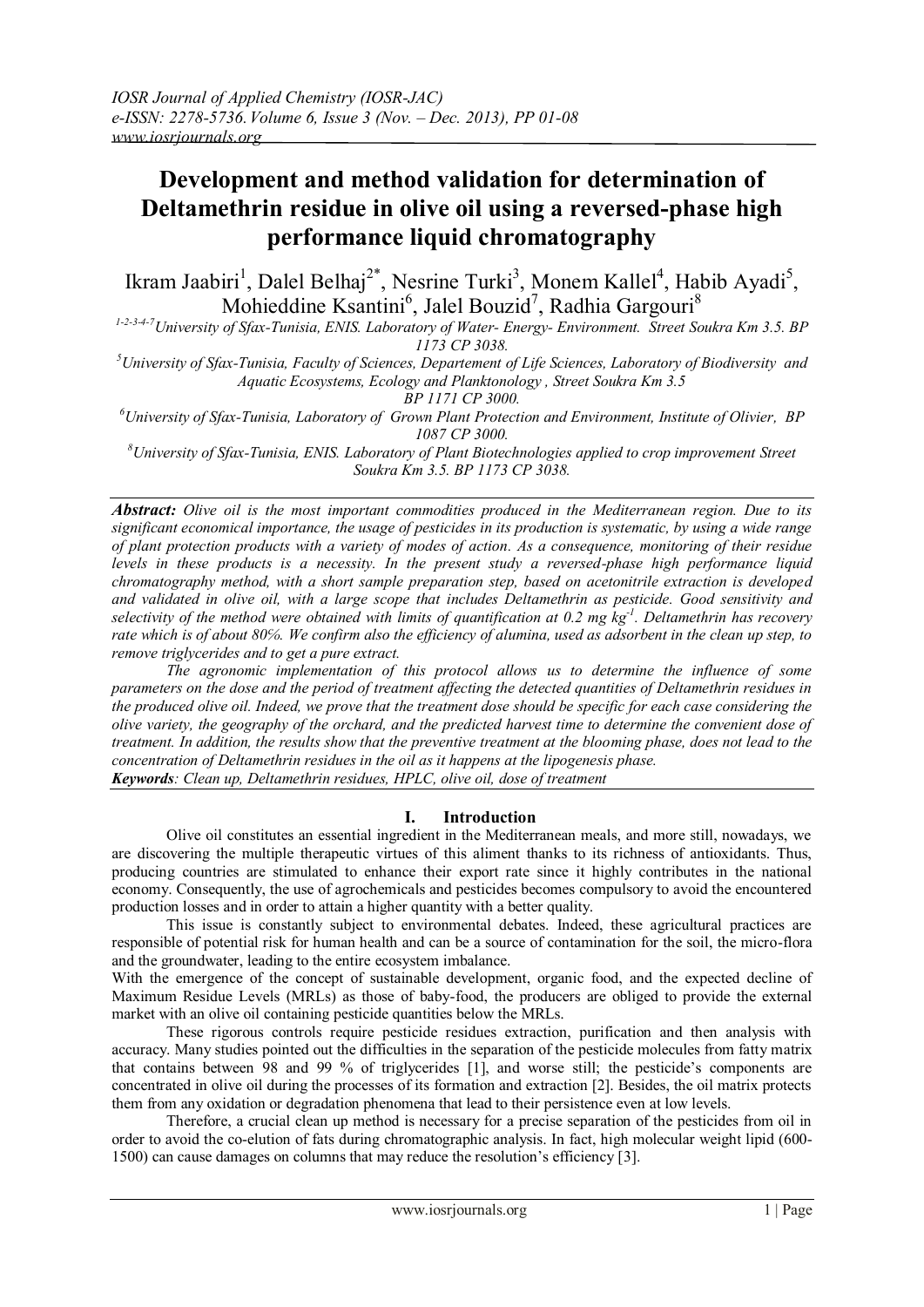The low temperature technique (-20  $^{\circ}$ C) was used few years ago to separate fatty molecules from the solvent's fraction containing pesticide residues [4]. Recently, many protocols based on the Solid Phase Matrix Dispersion (SPMD) [5], new technology, are used for the analysis of pesticide residues in olive oil. However, their main disadvantage is the lack of automatism and time consuming [6,1]. In general, the extraction of pesticides from olive oil is based on a liquid-liquid extraction (LLE) using acetonitrile saturated with n-hexane [7,3,1]. However, many other extraction techniques are described, such as: Solid Phase Extraction (SPE), used alone or in combination with LLE [8], Supercritical Fluid Extraction (SFE); Pressurized Fluid Extraction (PFE), and soxhlet extraction. Clean up procedures are mainly based on Gel Permeation Chromatography (GPC) [9,10]. This universal technique can be implemented for a large range of pesticides. In addition, several adsorbents were used like silica gel, alumina and florisil for removing fats.

Analysis by Gas Chromatography (GC) has been carried out, using several types of detectors as Flame Ionization Detector FID [11], Nitrogen – Phosphore Detector NPD [12], or Electrochemical Detector ECD [12,13,14]. This technique has a good potential separation capacity when it is connected to MS/MS detector that enhances its sensitivity [9]. Nevertheless, it remains very expensive. Nowadays, the emergence of polar pesticides (less dangerous for the environment) allows the development of the Liquid Chromatography with Mass Spectrometry LC-MS [7,6].

The pesticides belonging to the pyrethroid group, especially Deltamethrin, are the most frequently used chemicals to control several olive tree pests. Many researches focused on the study of Deltamethrin effect on microbial communities [15], on the development and the survival of species of insects [16], and on its non target impact on soil arthropods [17]. Moreover, some studies are concerned with the comparison of the effect of different formulation types of Deltamethrin on its behavior and persistence [18]. Its decrease during the commercial processing is also developed [19]. In these cases, researchers use molecular characterization [20], biological [21] and spectrophotometric quantifications with iodine titration [22].

Our study aims to develop an efficient, cheap and rapid technique for Deltamethrin residue analysis in olive oil by a reversed phase HPLC with diode array detection. Firstly, two parts are developed here namely extraction – clean up and HPLC analysis. Secondly, the set up technique will be exploited to determine the influence of some agronomic parameters (variety, locality, date of harvest) on the recovered quantities of Deltamethrin residues in the produced olive oil. Moreover we will study the influence of the preventive treatments (at the blooming) compared to the curative ones (at the lipogenesis).

## **II. Experimental**

#### **2.1. Raw materials and reagents**

The analytical standard of Deltamethrin PESTANAL (99.8 % of purity). The HPLC grade solvents used in these experiments (dichloromethane, hexane and methanol) are obtained from Sigma-Aldrich's Fluka (Riedel DE Haen, Germany). Acetonitrile is procured from Pharmburg (Hambourg, Germany). Pure Anhydrous sodium sulfate of analytical grade is purchased from Labosi, Osi laboratories (Paris, France). Alumina, Florisil, and Silica gel are supplied from E. Merck (Dramstadt, Germany). The water used for HPLC's mobile phase is of high purity (18 M..cm).

Olive trees' treatment is done with solutions of DECIS (Emulsible Concentrate of the commercial insecticide containing10% of Deltamethrin) bought from Bayer CropScience.

Individual stocks of standard solutions of Deltamethrin (200 mg  $L^{-1}$  and 20 mg  $L^{-1}$ ) are prepared by weighting and dissolving the powder in methanol. They are stored in glass bottles at -18°C, in the dark.

Working standard solutions are prepared by dilution in methanol, and then stored at (4°C).

During the whole experiment, no degradation of the pesticide is detected under the storage conditions.

Micro-columns, used to purify Deltamethrin residues, are prepared in the laboratory using 350 mg of activated alumina 90 per gram of olive oil [14].

Olive oil samples are obtained from different varieties of olive fruits (Chemleli Sfax, Zalmati Zarzis, Chetoui, Chemcheli Gafsa) collected from different places (Chaffar, Boughrara, Zaghden) in Sfax region (south east of Tunisia) and treated with different quantities  $(1 \text{ ml } L^{-1}$  and  $1.5 \text{ ml } L^{-1})$ . All the samples are stored at 4°C in glass bottles.

#### **2.2. Sample preparation**

The sample processing [23] is described as follow: briefly, pretreatment of olive oil samples is performed by adding  $115\mu$ L of standard solution of Deltamethrin at 20 mg L<sup>-1</sup> to 2 g of olive oil (corresponding to 2.3 mL). The final concentration is of about 1 mg  $L^{-1}$ . These components are homogenized for 1hour under a slow agitation.

Samples of olive oil, supplemented with Deltamethrin, are dissolved in 10 mL of acetonitrile and 2 mL of hexane. Then, 4g of anhydrous sodium sulfate are added. The mixture is stirred at 400 rpm for 45min, and then the solution is transferred to a separation funnel of 60 mL.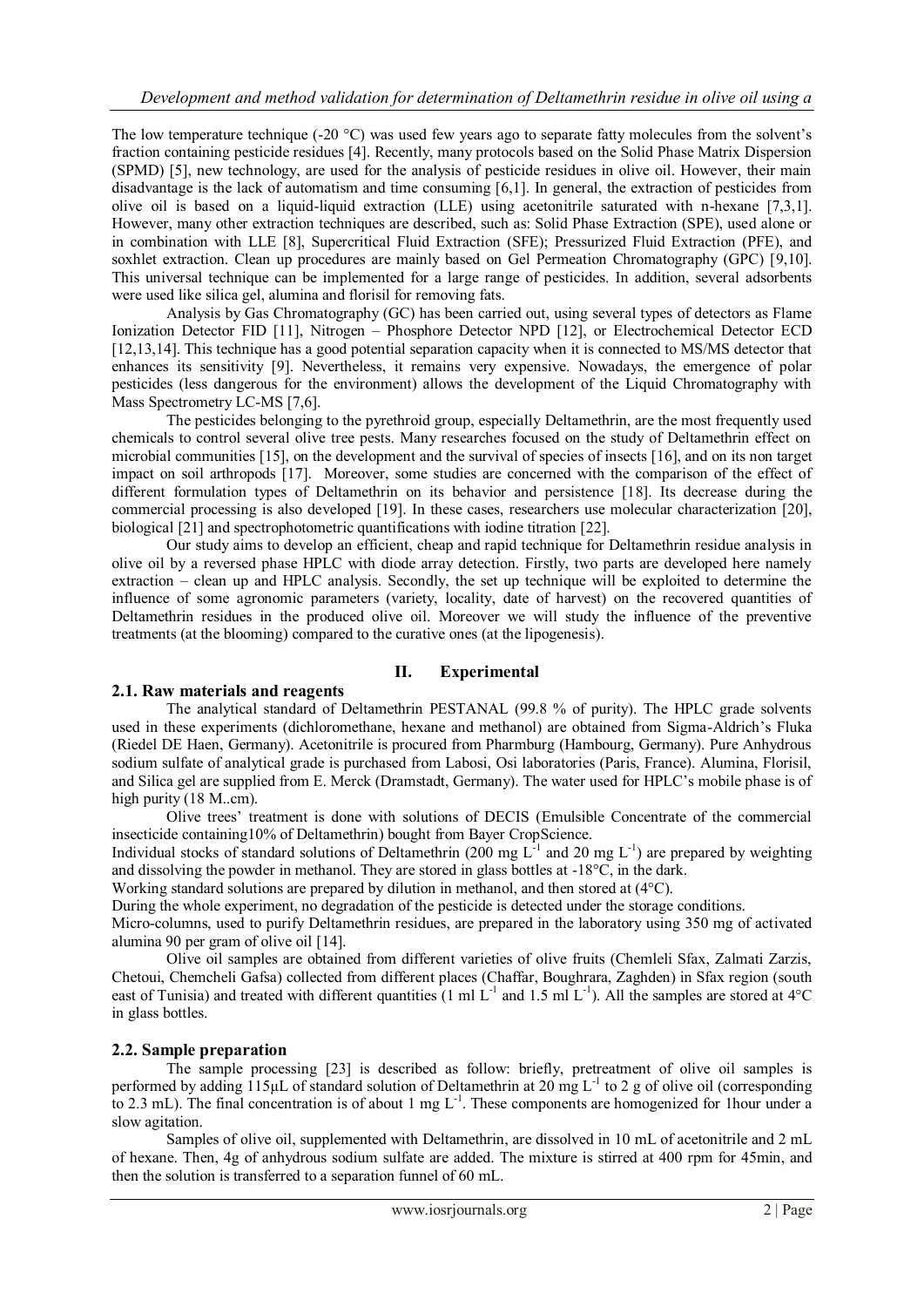After one hour of decantation**,** the light phase corresponding to the acetonitrile fraction is separated and transferred into a 10 mL flask. The acetonitrile is then evaporated to nearly dryness in a water bath at 30 °C and under a low nitrogen stream. The residue was dissolved in 2mL of acetonitrile.

Micro-columns are prepared using activated alumina 90; by placing in a Pasteur pipette a small piece of glass wool and 700 mg of the adsorbent. This support is wetted with 3mL of acetonitrile. The concentrated extract is then injected in the micro-column. The elution is done with 3 fractions of 1mL of acetonitrile. The first fraction resulting from the injection of the extract is not collected. The recovery of aliquots began after the injection of the first milliliter of elution's solvent. Then, the pure extract is directly taken for HPLC analysis to avoid any expected degradation of Deltamethrin.

#### **2.3. HPLC analysis**

Hewlett Packard model 1100 HPLC equipped with a Spherisorb ODS column 5  $\mu$ m (diameter 6 x 250) mm) and UV diode array detector (DAD) installed with an Agilent Chemstation 1990 - 2000 software, is used for data acquisition, integration and processing.

As the analysis of Deltamethrin by HPLC in olive oil was not - into our knowledge- described in the literature, we intend to determine the nature and the composition of an adequate mobile phase, its flow rate, and the sample's injection volume. To reach these purposes, a standard solution of commercial Deltamethrin, at a given concentration is used. Moreover, several organic solvents are tested at different flow rates. The behavior of chromatograms of Deltamethrin changes by changing the nature and the polarity of the mobile phase.

When optimal conditions are set, a calibration curve is established to define the linearity of the developed method, in the range of concentrations between 0.2 and 30 mg  $L^{-1}$ .

Then, all analyses carried out in our experiments are done at the selected optimal conditions under the maximum of UV absorption of Deltamethrin that is defined by the DAD and confirmed by the UV- spectrophotometer.

#### **III. Results and discussion**

In order to evaluate the performance of the method, an optimization of the experimental conditions for HPLC analysis, is performed using standard solution of Deltamethrin. The selected conditions are used to evaluate the efficiency of the extraction-clean up procedure. The whole selected experimental conditions are applied to the analysis of Deltamethrin in different samples of olive oil obtained from treated trees.

#### **3.1. Optimization of HPLC analysis conditions**

#### **3.1.1. Qualitative analysis**

To establish the best conditions of the HPLC analysis of Deltamethrin, samples of pure olive oil supplemented with about 1 mg L<sup>-1</sup> of Deltamethrin are used. Before injection, samples are purified by passing through an alumina column.

The HPLC analyses are performed under the maximum absorption's wavelength (206 nm) of Deltamethrin determined by the diode array detector and a UV- spectrophotometer.

Two mobile phases (hexane - ethanol and methanol - water) are tested in gradient mode to determine an optimal composition giving a satisfactory compromise between resolution and analysis time.

The chromatograms given by the first mobile phase are not stable over the time. This instability is explained by the high volatility of hexane. In the contrary, the chromatograms obtained with the methanol – water mixture are stable and the corresponding peaks are well separated without any interference with the fatty molecules (Fig. 1). After testing different parameter levels, the following chromatographic conditions: a mobile phase: methanol – water:  $90\% - 10\%$ , a flow rate of 0.8 ml/min and an injection volume of 10 µ are selected.

Under these conditions the chromatograms shown in fig1 is obtained. It clearly demonstrates the efficiency of the selected optimal conditions since the peaks are well separated and the analysis time is relatively short.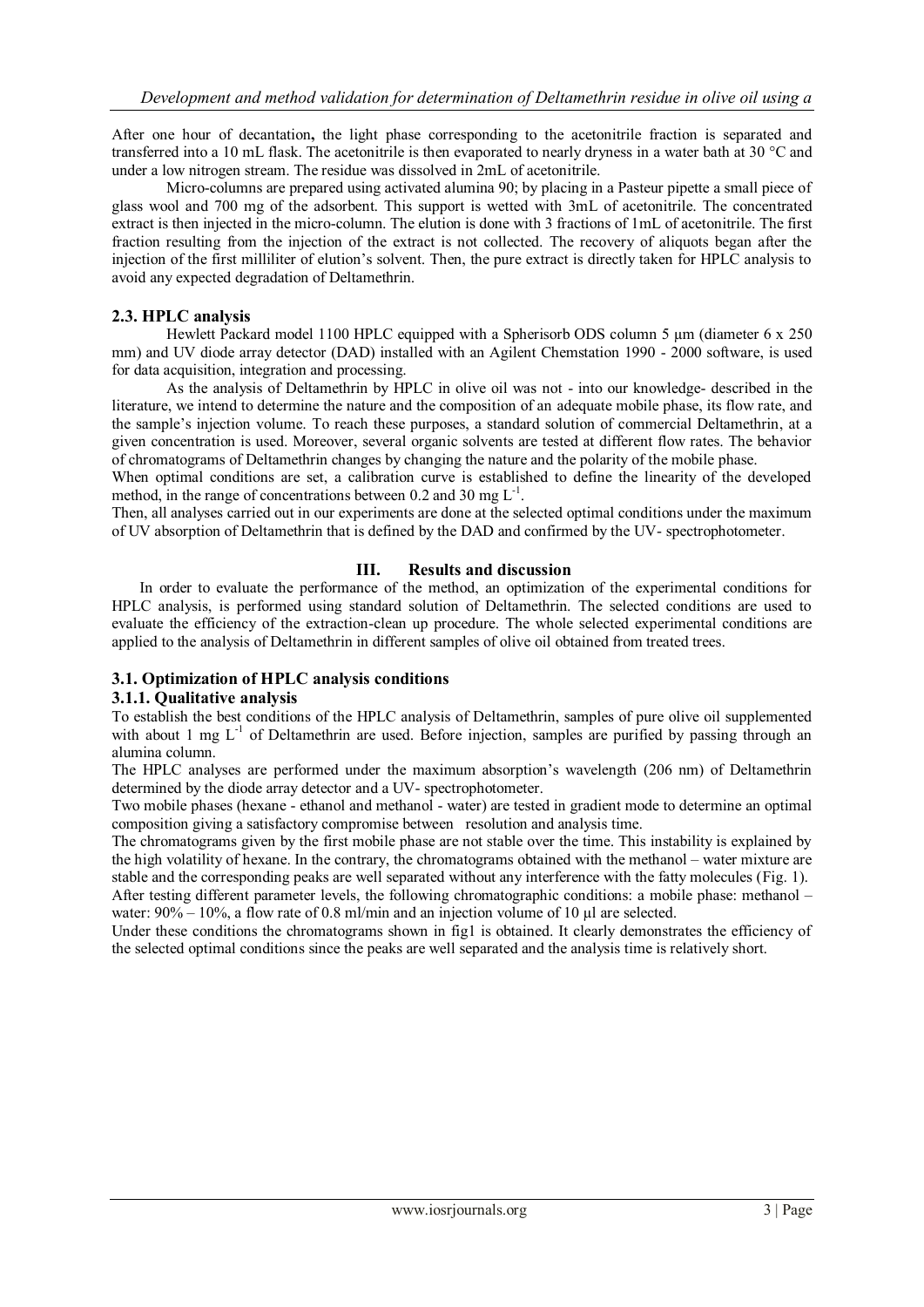

## **3.1.2. Quantitative analysis**

## **3.1.2.1. Calibration curve**

A calibration curve is established using standard solutions of Deltamethrin (Fig. 2) of a concentration ranging between 0.2 and 30 mg  $L^{-1}$ .



Figure 2. Chromatogram of the standard solutions of Deltamethrin (10 mg kg<sup>-1</sup>) the linearity is clearly observed (Fig. 3). The correlation coefficient obtained under these conditions is of  $0.9996 > 0.995$  [24].



**Figure 3.** Calibration curve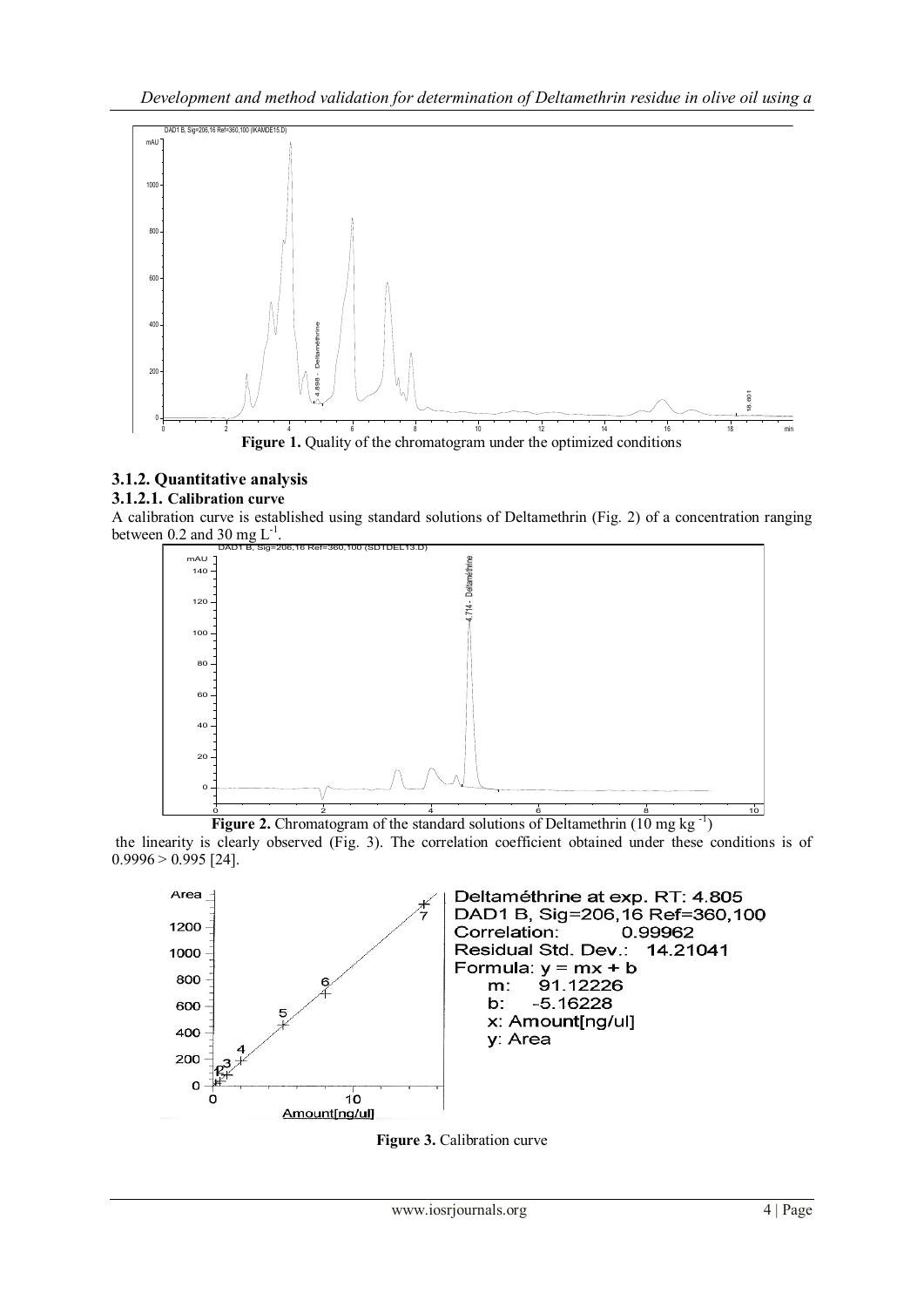## **3.1.2.2. Detection and quantification limits**

These two parameters are determined according to AFNOR standards [24]. The Detection Limit (DL) (signal to noise ratio 1:3) is observed to be 0.08 mg  $kg^{-1}$ .

The Quantification Limit (QL) is determined by the following formula:  $QL = 3 \times DL$ . It is nearly 0.2 mg kg<sup>-1</sup>. These values below the MRL of Deltamethrin in olive oil (1mg kg<sup>-1</sup>) further confirm the efficiency of the quantification technique developed for this type of matrix.

## **3.1.2.3. Repeatability**

The repeatability of the method is determined by measuring the variation coefficient (the ratio of the mean value to its standard deviation) for the pesticide at a given concentration  $(1 \text{ mg kg}^{-1} \text{ of Deltamentrin})$ extracted from olive oil during three successive days. The obtained value is of nearly 10%.

## **3.2. Optimization of the extraction -clean up step**

This step is considered as crucial since it determines the quality of chromatograms and the performance of all the elaborated process. Tests are carried out on oil samples supplemented with a standard solution of Deltamethrin

A variety of solvents (dichloromethane, n-hexane, acetonitrile …) and different adsorbents (Florisil, gel silica, alumina) are tested for the extraction-clean up steps.

In order to evaluate the performance of the extraction-clean up procedure, the recovery rate is determined by HPLC. Chromatographic results show a value of about 80%, when acetonitrile – hexane solvent is used. This level corroborate with the French ministry of health [25] indicating that this rate should ranges between 60% and 120%. Thus, the obtained value confirms the efficiency of the mixture acetonitrile – hexane to extract Deltamethrin (Fig. 4).

It, also, show the efficiency of alumina to remove fat molecules. The elimination of fatty substances is improved by increasing the weight of alumina from 250 to 350 mg per gram of olive oil. This result agree with that of Telling et al [26] who indicate that an excess of alumina is required in the clean up procedure.

Our results confirm those found by Lentza Rizos et al [14]. However, they are contradictory to those described in the bulletin of CAMRPF [27] indicating that the clean up on alumina is effective for  $\alpha$ -endosulfan but not for Deltamethrin extraction from foodstuffs.

Each sample is purified on its own microcolumn to prevent the inactivation stage of alumina and to avoid the clogging risks.

Owing to the low volume of the extracts, their concentration is carried out by nitrogen bubbling through the extract placed in a water bath at 30 °C, rather than the concentration by rotavapor.



Figure 4. Chromatogram of extracted residue from fortified oil (1mg kg<sup>-1</sup>)

### **3.3. Agro-environmental application**

The optimized protocol results in well separated and well resolved chromatograms with a minimum of interference between the different compounds, in a short time of analysis. Therefore, it would be interesting to use this technique for analysis of parameters influencing the residual quantities of pesticides namely the variety, the locality, the vegetative stage of the trees (blooming and lipogenesis), and the period between the treatment and the harvest.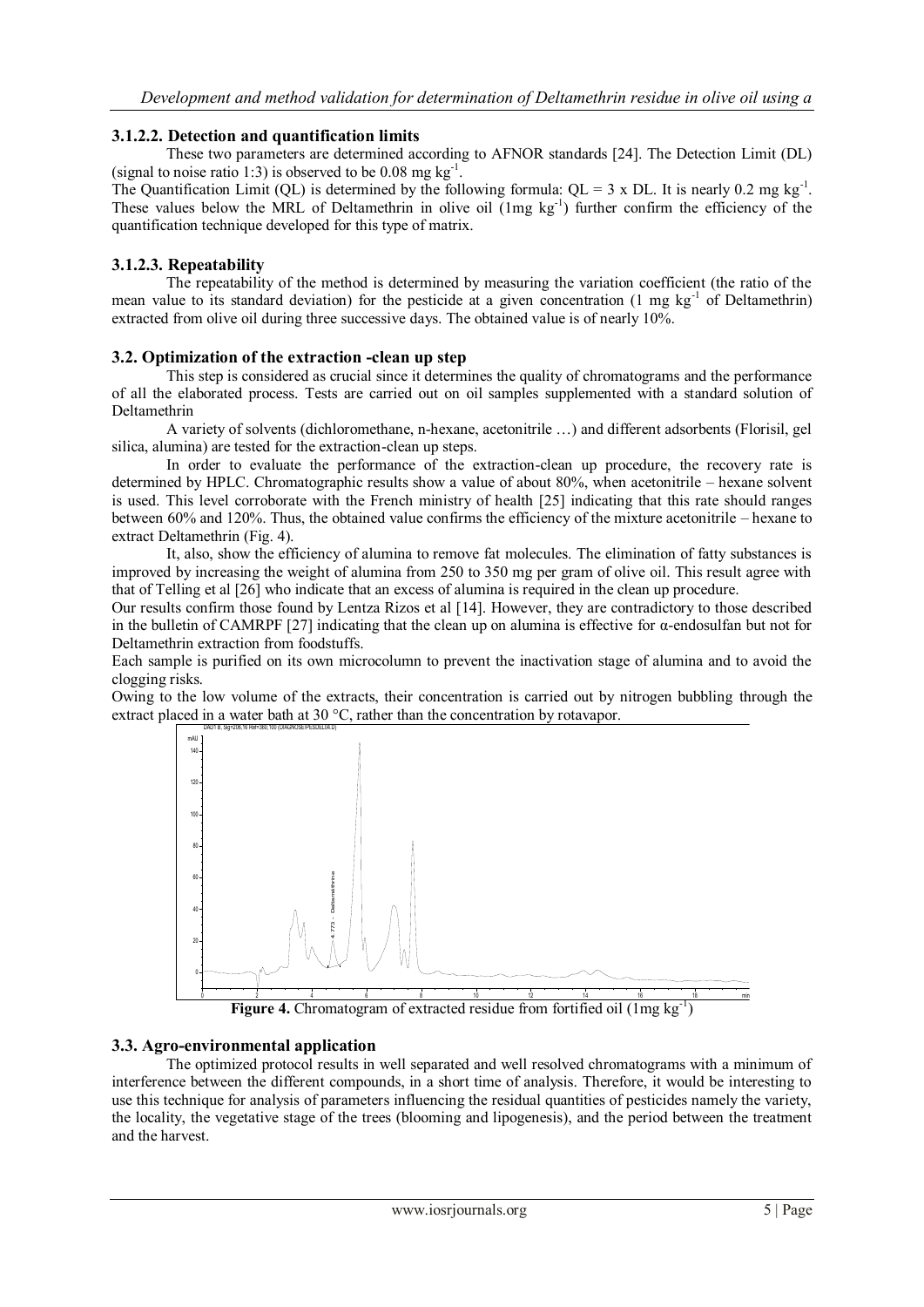## **3.3.1. Effect of preventive treatment at the flowering phase**

Samples of olive oil are obtained from the orchard Zaghden which is treated at the flowering phase. This preventive treatment used to avoid the psyllid is organized yearly by the state. The sampling is performed 6 months later, at the end of the lipogenesis phase (at the harvest moment).

The results show that oil samples do not contain any traces of Deltamethrin residues. These data can be explained by the fact that the treatment at the blossoming phase does not lead to the storage of this fat-soluble molecule in the resulting fruits because of the absence of a direct contact with the olive fruit itself. We can also suggest that the period of 6 months may be sufficient to degrade the Deltamethrin molecule, so the residual quantity in the fruit drop below the detection limit.

However, samples of the orchard Boughrara or Chaffar, that are treated curatively at the fructification stage (or lipogenesis), tend to accumulate Deltamethrin residues.

#### **3.3.2. Effect of the curative treatment on pendant fruits**

In order to monitor the Deltamethrin molecule over the time, olive trees of the variety Chemleli Sfax (from the orchard Chaffar) are treated by terrestrial spraying of a solution of DECIS (a Deltamethrin – based insecticide), at a concentration of  $1ml L<sup>-1</sup>$ . Sampling is conducted every three days after treatment.

The results (Fig. 5) show that residual amounts of Deltamethrin decline slowly over time.

These data show that after two weeks of treatment, the rate of Deltamethrin residue detected in the oil, remains high and above the MRL (about 2mg kg<sup>-1</sup>). One further week is needed to reach a rate of Deltamethrin below the MRL (about  $0.8 \text{ mg kg}^{-1}$ ).

Therefore, these results call into question the time of harvest (major parameter for the approval of pesticides) predicted in the datasheet of the commercial product (7 days). These results suggest that preventive measures must be taken into account in order to protect consumer's health



**Figure 5.** Kinetic of degradation of Deltamethrin

#### **3.3.3. Effect of the dose and the geography on the residual quantities of Deltamethrin**

Analyses of Deltamethrin residues are carried out on oil samples of the same variety Chemlali Sfax. Samples differ in the locality and in the dose of treatment. In fact, samples obtained from the orchards Boughrara and those from Chaffar are treated with doses of 1.5 and 1.0 ml L<sup>-1</sup> respectivly. Sampling is done in the same conditions twenty days later.

The results (Table 1) show a significant difference in the quantities of detected residue in the oil samples. Added to the induced overdose of  $0.5 \text{mL L}^1$ , the accidental ones (bottom of bowl, excessive dose, carelessness of the workers...) can contribute to increase the amount of residual Deltamethrin.

| <b>Table 1.</b> Comparison of the detected quantities in samples of the variety Chemleli Sfax obtained |  |  |  |  |
|--------------------------------------------------------------------------------------------------------|--|--|--|--|
| from two different orchards                                                                            |  |  |  |  |

| Locality  | Freatment's dose<br>$mL L^{-1}$ | Period separating treatment<br>and sampling (days) | Average of detected quantities<br>$(mg kg^{-1})$ |  |
|-----------|---------------------------------|----------------------------------------------------|--------------------------------------------------|--|
| Chaffar   |                                 |                                                    | 0.54                                             |  |
| Boughrara |                                 |                                                    | 3.70                                             |  |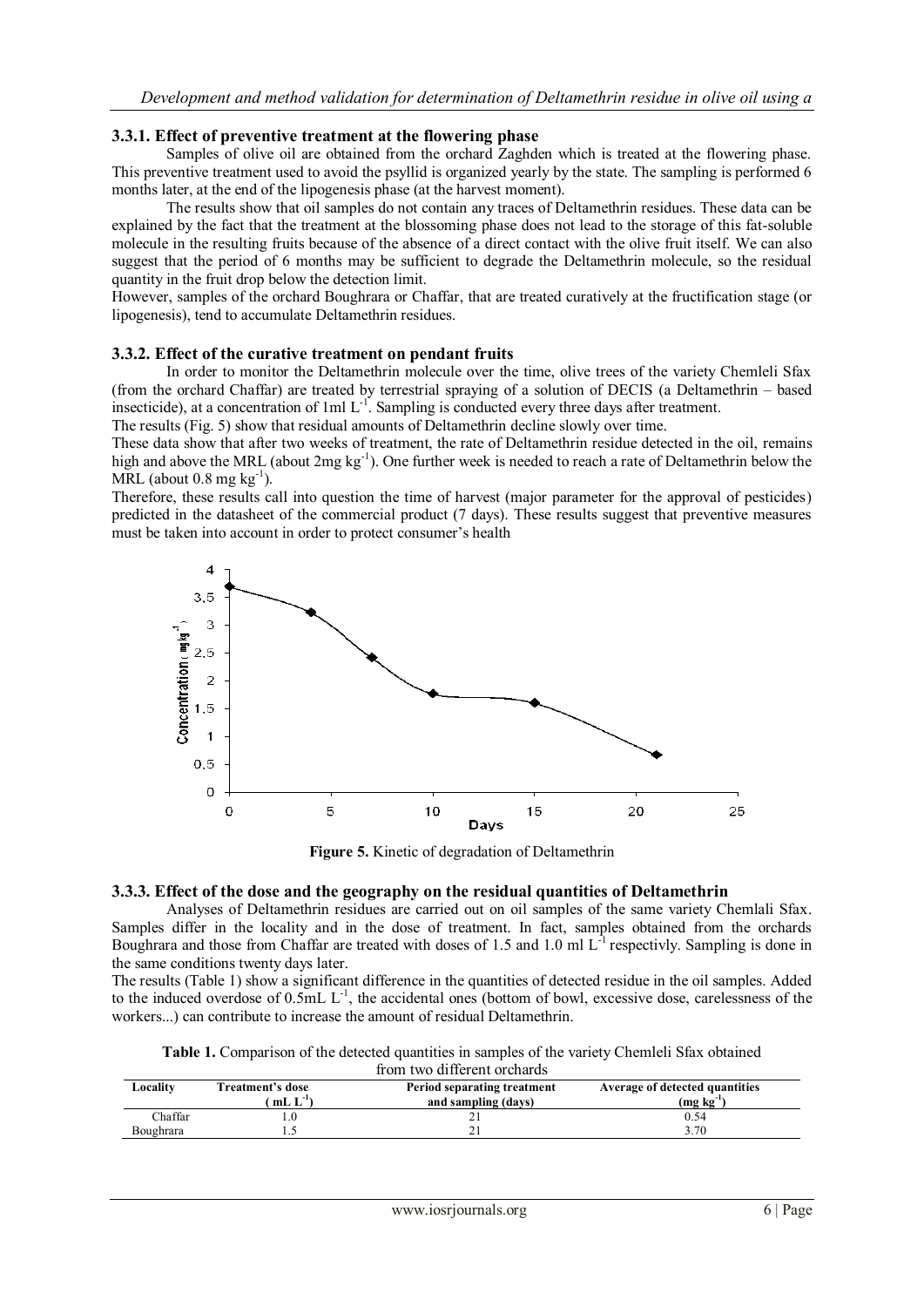It seems that the fact that the orchard Chaffar is close to the sea may contribute to decrease Deltamethrin residual amounts in olives. This may be due to the sea winds and the night humidity ( $> 0.2$  mm per day) that are likely to leach the insecticide deposed on the tree.

The comparison between the detected quantities shows that 21 days are enough to drop the residue of Deltamethrin below the MRL for the oil of the orchard Chaffar. However, for the insider zone (Boughrara), this amount remains higher than the maximum limit. We can conclude that the deadline for harvest after treatment should not be the same for olive oil provided from different localities.

#### **3.3.4. Sensitivity of some varieties of olive tree to the treatment with Deltamethrin**

This study focused on 4 varieties from the orchard of Boughrara. The obtained results of samples' analysis (table 2) show the detection of Deltamethrin in both varieties Chemleli Sfax and Zalmati Zarzis, but with a huge difference in the quantities. Indeed, in the olive oil of Chemleli Sfax we detect more than the triple of the MRL  $(1mg \, kg^{-1})$ .

As a conclusion, the retention of Deltamethrin in the pulp fluctuates depending on the olive tree variety. Indeed, the Chemlali Sfax variety seems to be more sensitive as it shows the highest levels of Deltamethrin residues.

This result may be due either to a higher proportion of oil in the pulp, or to the texture of the fruit itself and its capacity to fix Deltamethrin molecule.

Moreover, according to Lopez Villata [28], this result can be explained by the negative correlation between the weight of the fruit, which is a varietals characteristic, and the detected quantities of Deltamethrin (mg of Deltamethrin per kg of fruit).

**Table 2**. Quantities of Deltamethrin residue detected in different varieties

| Tuoiv =. Caantituo of Bonamoun'in rostage geneeteg in anner varieties |                        |                                              |  |
|-----------------------------------------------------------------------|------------------------|----------------------------------------------|--|
| Variety                                                               | Fruit's average weight | Average of detected residue $(mg \ kg^{-1})$ |  |
|                                                                       | (g)                    |                                              |  |
| Chemleli Sfax                                                         | 1.00                   | 3.70                                         |  |
| Zalmati Zarzis                                                        | 1.50                   | 0.28                                         |  |
| Chetoui                                                               | 2.00                   | $<$ DL                                       |  |
| Chemchali Gafsa                                                       | 2.26                   | $\leq$ DL                                    |  |

#### **IV. Conclusion**

This report enables to develop an analytical tool for detection of Deltamethrin residues in olive oil. Indeed, the developed protocol is both effective and economical, allowing the use of very small amounts of solvents and chemicals.

This technique is also reproducible. In addition, the method of purification is quite selective, generating a good separation of the peaks and avoiding the risk of interference.

This procedure can be introduced into the conventional analytical laboratories concerned with the quality of olive oil to assess its compliance with the standards.

Moreover, in this study, we proved the slow degradation of Deltamethrin and its bioaccumulation in fatty matrices like olive oil. This explains that to use Deltamethrin for fighting pests, it is recommended to lengthen treatments deadlines, or to avoid its use during lipogenesis.

In addition, it should be taken into consideration the effect of the proximity to the sea and the weight of olive fruits, which is a variety characteristic on the residual quantities of Deltamethrin. The treatment's dose should be studied according to these factors; hence we can reach a stable mg per kg ratio leading to a pesticide's residue below the MRL.

Finally, we confirmed the efficiency of the preventive treatment of olive trees by Deltamethrin without engendering any traces of residues.

#### **References**

- [1] AFNOR (1999). Eau contrôle qualité, T90 Q.[2] E. G. Amvrazi and T. A. Albanis, Determination of various pesticide residues in Greek virgin olive oil by a multi-residue method using different clean up procedures and gas chromatography. T.D. Lekkas (Editor). 9 th International Conference in Environmental Science Technology. University of the Aegean, Rhodes Island, Greece, 2005.
- [3] M. A. Aramendia, F. Lafont, A. Marinas, J. M. Marinas, J. M. Moreno, J. M. Porras and F. Jurbano, Determinacion de herbicidas en aceite de oliva mediante GC-MS y/o HPLC-MS. Symposium Cientıfico-Ténico EXPOLIVA. Spain, 2005.
- [4] C. A. Badji, R. N. Guedes, A. A. Silva, A. S. Corre, M. E. Queiroz and M. Michereff-Filho, Non-target impact of deltamethrin on soil arthropods of maize fields under conventional and no-tillage cultivation. Journal of Application Entomology, 2007, 131[1], 50– 58.
- [5] E. Ballesteros, A. Garcia sanchez and N. Ramos Martos, Simultaneous multidetermination of residues of pesticides and polycyclic aromatic hydrocarbons in olive and olive-pomace oils by gas chromatography/tandem mass spectrometry, Journal of Chromatography A, 2006, 1111, 89-96.
- [6] E. Ballesteros Tribaldo, Carbamate pesticide residues in food. Hand book of Food Analysis. Marcel Dekker, New York, 2004, 1177-1209.